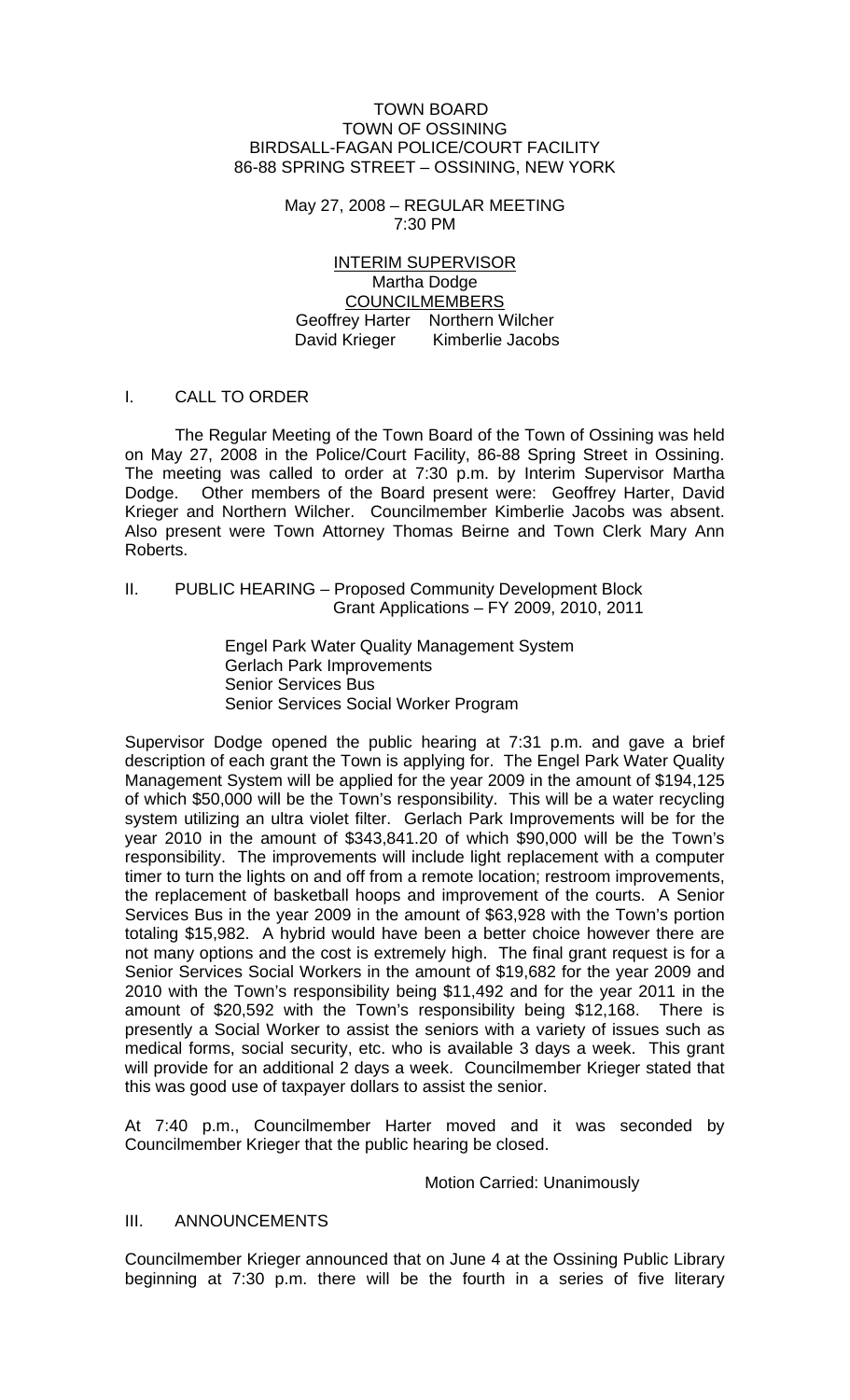conversations with discussion by Elizabeth Samet, author of Soldier's Heart: Reading Literature Through Peace and War at West Point. On June  $7<sup>th</sup>$  from 11 a.m. to 12 noon Congresswoman Nita Lowey will be present at the Arcadian Shopping Center located on Rockledge Avenue to discuss issues with residents. On June 9<sup>th</sup> Assemblywoman Sandra Galef will hold a discussion on Tax Relief from 7 – 9 p.m. in Peekskill. For additional information, please telephone Assemblywoman Sandra Galef's office at 941-1111. The last in the series on Festival of Writers and Readers at the Ossining Public Library will take place on June 16<sup>th</sup> beginning at 7:30 p.m. with a panel discussion on "how a book becomes a book".

Interim Supervisor Dodge announced that the Farmers Market will open on May  $31<sup>st</sup>$  and run thru December from 8:30 a.m.  $-$  2 p.m. at Market Square in downtown Ossining. The only Saturday that the Farmer's Market will not be there will be the day of the Village Fair, June  $14<sup>th</sup>$ . Thus far more than 400 miles have been logged in for Walk Day. A thank you was extended to all those who participated and individuals are still being urged to put in their mileage. The Village Fair will take place on June  $14<sup>th</sup>$  with a parade at 9:30 a.m. with the official opening of the fair at 10 a.m. The Ossining Public Library will host Vacation Ossining on June  $7<sup>th</sup>$  from  $7 - 9$  p.m. A panel will share ideas with residents on having a fun summer at home with concerts, fairs, family entertainment as well as swimming.

## IV. BOARD RESOLUTIONS

#### A. Approval of Minutes – May 13, 2008

Councilmember Wilcher moved and it was seconded by Councilmember Krieger that the following be approved:

Resolved, that the Town Board of the Town of Ossining hereby approves the Minutes of the May 13, 2008 Regular Meeting as presented.

Motion Carried: Unanimously

#### B. Approval of Voucher Detail Report

Councilmember Harter moved and it was seconded by Councilmember Krieger that the following be approved:

Resolved, that the Town Board of the Town of Ossining hereby approves the Voucher Detail Report dated May 27, 2008 in the amount of \$239,221.00.

#### Motion Carried: Unanimously

#### C. Firework's Approval – St. Augustine's Church

Councilmember Harter moved and it was seconded by Councilmember Krieger that the following resolution be approved:

Whereas, the Church of St. Augustine, by letter dated May 9, 2008 has requested a permit from the Town of Ossining for a fireworks display to be held on the evenings of Wednesday, July 23 (rain date Thursday, July 24) and Sunday, July 27, 2008; and

Whereas, the Church has submitted the information required by Section 101-5 of the Code of the Town of Ossining and Section 405(2) of the Penal Law of the State of New York; and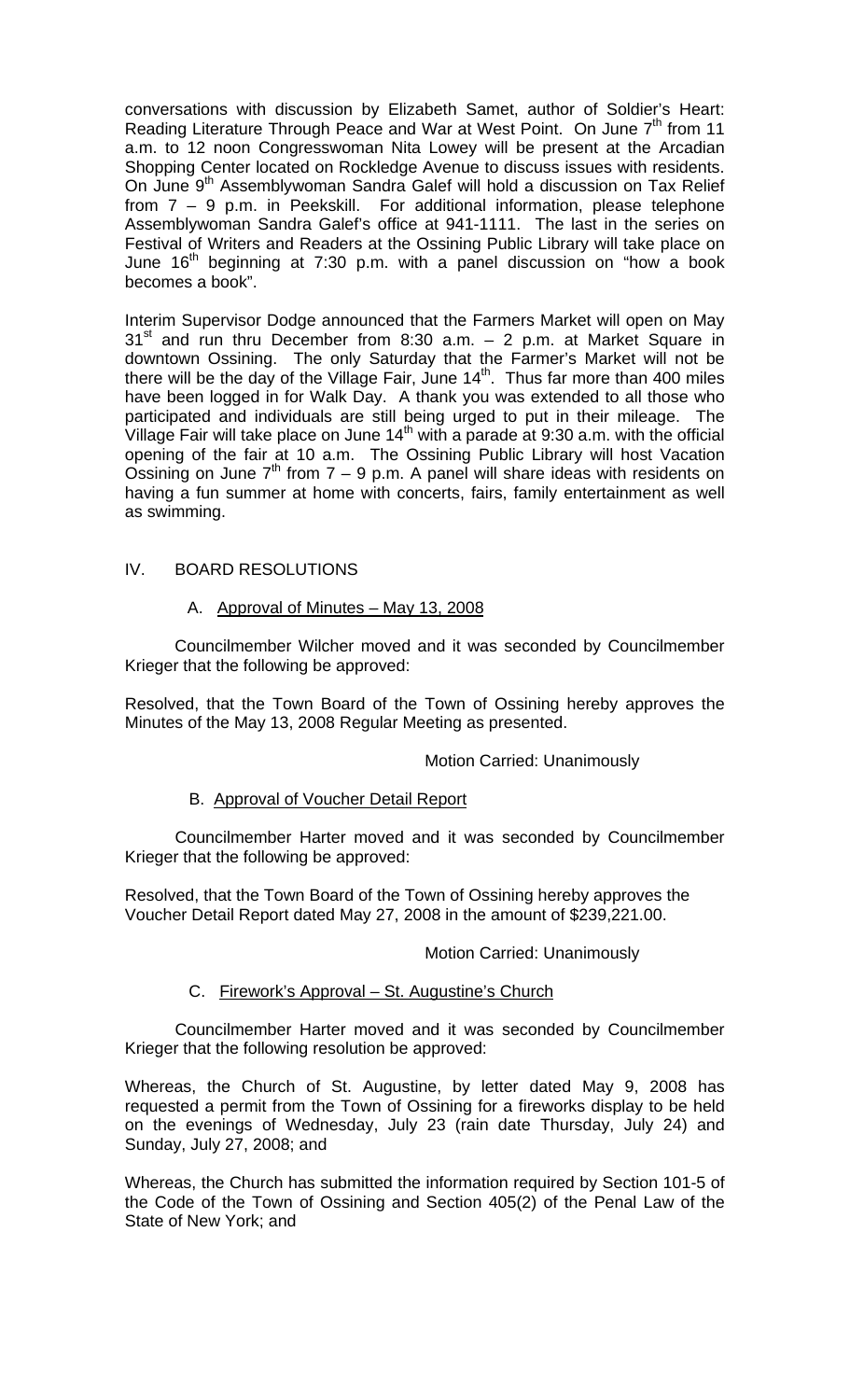Whereas, the bond/insurance coverage submitted by the Church has been found by the Town Attorney to comply with the requirements of Section 101-6 of the Ossining Code and Section 405 of the State Penal Law; and

Whereas, the Fire Chief has made an inspection of the premises where the fireworks display will be held and reported that such display will not be hazardous to persons or property;

Now, Therefore, Be It Resolved, that the application of the Church of St. Augustine's for a fireworks display on Wednesday, July 23, 2008 at 9:15 p.m. (rain date Thursday, July 24) and Sunday, July 27, 2008 at 9:15 p.m., is approved subject to the following conditions pursuant to Section 405(3) of the Penal Law:

- 1. The actual point at which the fireworks are to be fired shall be at least 200 feet from the nearest permanent building, public highway or railroad or other means of travel and at least 50 feet from the nearest above-ground telephone or telegraph line, tree or other overhead obstruction;
- 2. The audience at such display shall be restrained behind lines at least 150 feet from the point at which the fireworks are discharged and only persons in active charge of the display shall be allowed inside these lines;
- 3. All fireworks that fire a projectile shall be so set up that the projectile will go into the air as nearly as possible in a vertical direction, unless such fireworks are to be fired from the shore or a lake or other large body of water, in which case they may be directed in such manner that the falling residue from the deflagration will fall into such lake or body of water;
- 4. Any fireworks that remain unfired after the display is concluded shall be immediately disposed of in a way safe for the particular type of fireworks remaining;
- 5. No fireworks display shall be held during any wind storm in which the wind reaches a velocity of more than 30 miles per hour;
- 6. All persons in actual charge of firing the fireworks shall be over the age of 18 years, competent and physically fit for the task;
- 7. There shall be at least 2 such operators consistently on duty during the discharge; and
- 8. At least 2 soda acid or other approved type fire extinguishers of at least 2 and one-half gallons capacity each shall be kept at as widely separated points as possible within the actual area of the display; and it is further

Resolved, that a copy of this Resolution duly certified by the Town Clerk of the Town of Ossining shall constitute a Permit, meeting the requirements of the Code of the Town of Ossining and the Penal Law of the State of New York.

Motion Carried: Unanimously

# D. Community Development Block Grant Applications

 Councilmember Wilcher moved and it was seconded by Councilmember Harter that the following resolution be approved:

Whereas, The Town of Ossining is a member of the Westchester Urban County Consortium of Communities; and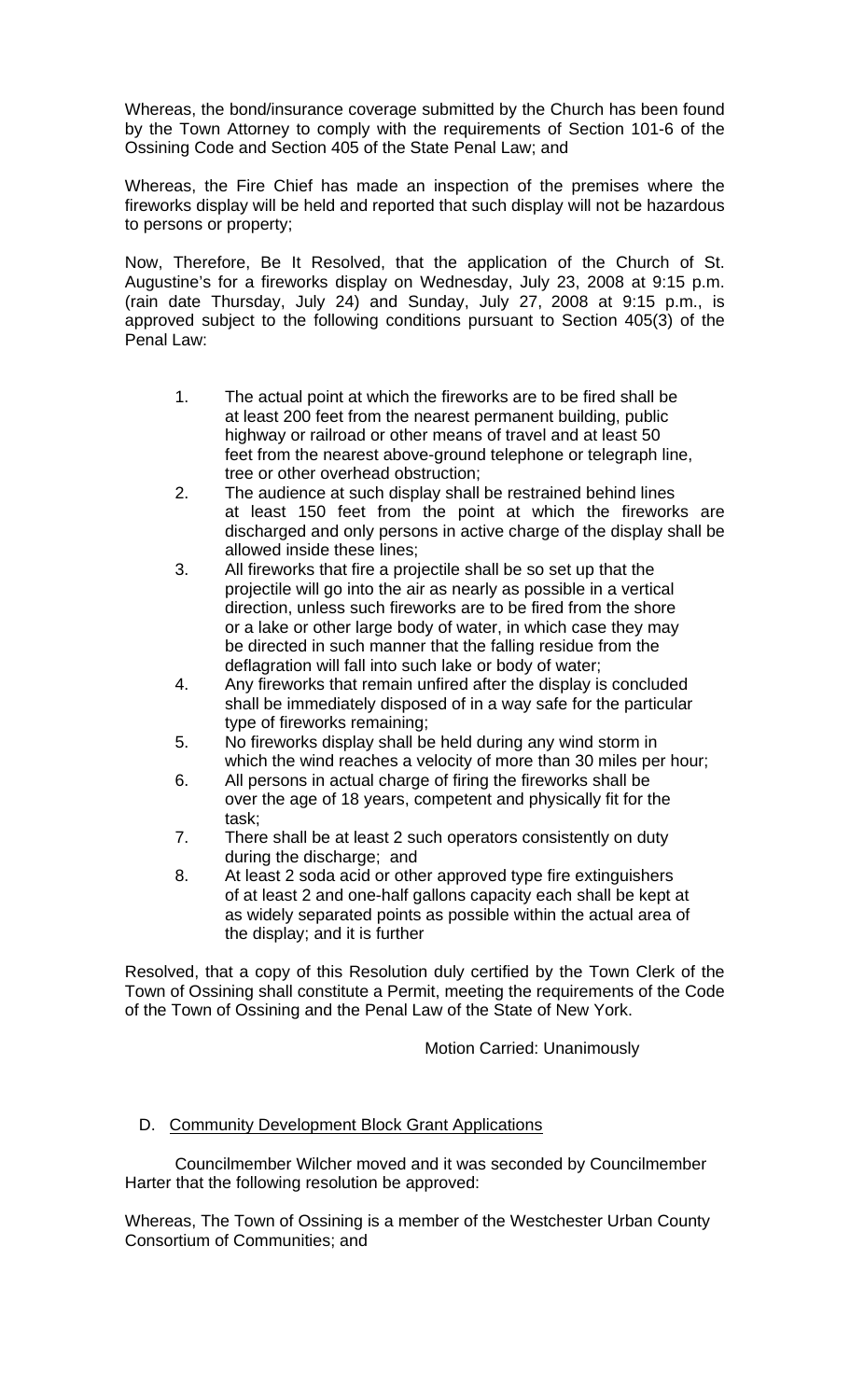Whereas, a public hearing was held on May 27, 2008 and all persons wishing to speak in connection with the aforesaid applications were heard;

Now, Therefore Be it Resolved, that the Town Board of the Town of Ossining hereby authorizes the Supervisor to submit the following Community Development Block Grant Applications with Town contributions in the amounts as indicated:

### **Water Quality Management System for Sprayground at Engel Park (FY2009)**

Total Estimated Project: \$194,125.00 Town Share: \$50,000.00

#### **Gerlach Park Improvements (FY 2010)**

Total Estimated Project: \$343,841.20 Town Share: \$90,000.00

#### **Senior Services Ford Adult Passenger Bus (FY 2009)**

Total Estimated Project: \$63,928.00 Town Share: \$15,982.00

# **Senior Services Social Worker Program**

FY 2009 & 2010: Total Estimated Project: \$19,682.00 Town Share: \$11,492.00 FY 2011: Total Estimated Project: \$20,592.00 Town Share: \$12,168.00

## Motion Carried: Unanimously

### E. Taxes-In Rem Foreclosure Re-appointment

 Councilmember Harter moved and it was seconded by Councilmember Krieger that the following resolution be approved:

Resolved, that the Town Board of the Town of Ossining hereby reappoints Mark S. Tulis, Esq. of Oxman, Tulis, Kirkpatrick, Whyatt & Geiger LLP, 120 Bloomingdale Road, White Plains, New York as Special Counsel to conduct In Rem foreclosure proceedings upon its tax liens appearing in the 2007 List of Delinquent Taxes as to which payment has not been made. Compensation to Mr. Tulis shall be in accordance with his letter to the Town of Ossining dated May 9, 2008.

#### Motion Carried: Unanimously

#### F. Animal Control Agreement

 Councilmember Wilcher moved and it was seconded by Councilmember Krieger that the following resolution be approved:

Resolved, that the Town Board of the Town of Ossining hereby authorizes the Supervisor to enter into an agreement with Jim Horton, Principal, of Quality Pro Pest and Wildlife Services, Hawthorne, New York pursuant to the terms and conditions of the agreement for the period June 1, 2008 through December 31, 2008.

Motion Carried: Unanimously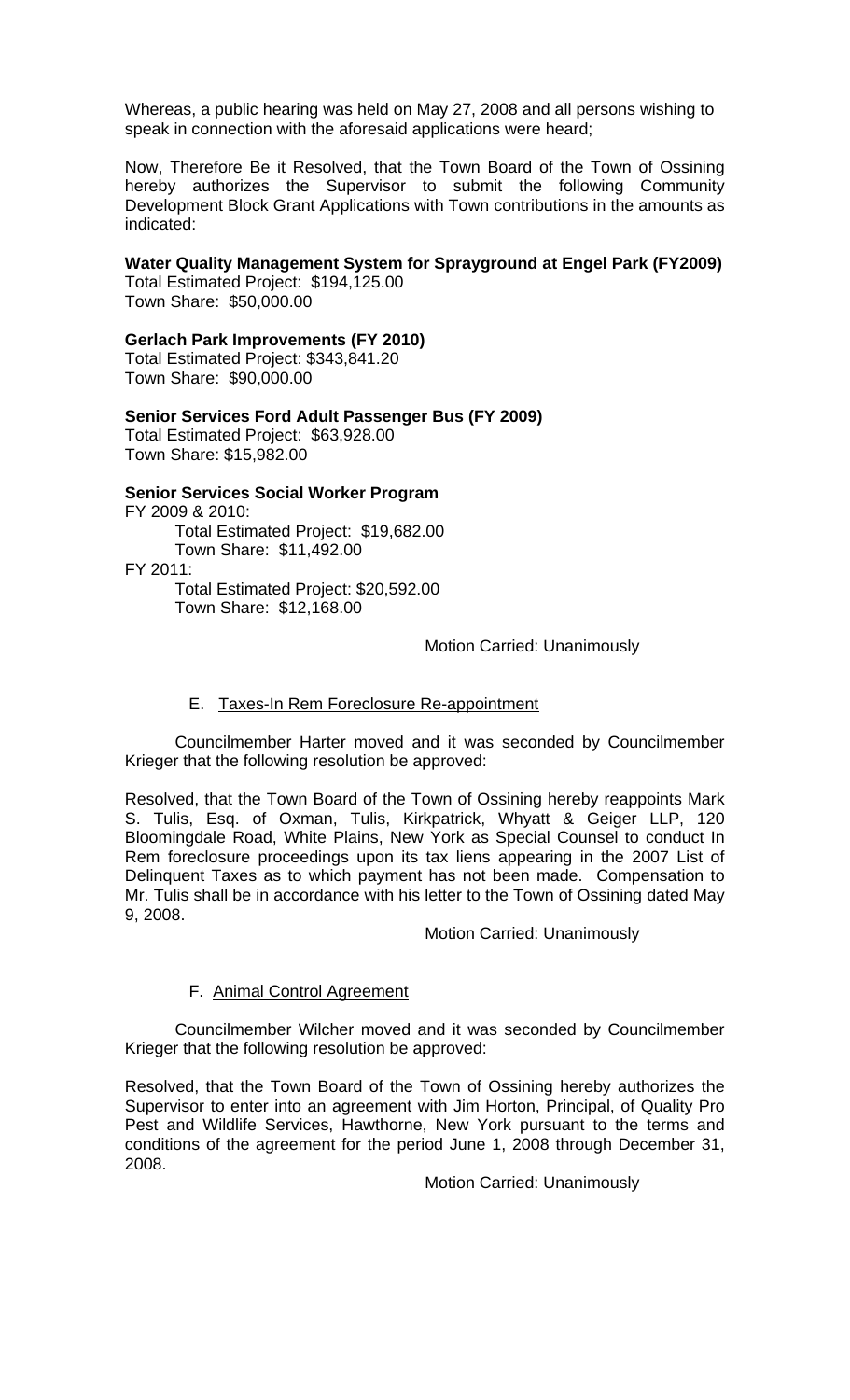# G. Westchester County – IMA Agreement – AAA Transportation Program

 Councilmember Harter moved and it was seconded by Councilmember Wilcher that the following resolution be approved:

Resolved, that the Town Board of the Town of Ossining hereby authorizes the Supervisor to sign an agreement with Westchester County for the AAA Transportation Program, effective April 1, 2008 – March 31, 2009. The Town shall receive funding not to exceed \$2,300.00.

## Motion Carried: Unanimously

## H. Finance-2008 Budget Adjustment

 Councilmember Krieger moved and it was seconded by Councilmember Wilcher that the following resolution be approved:

Whereas, the Town of Ossining received reimbursement from New York Municipal Insurance Reciprocal (NYMIR) for several accidents involving police vehicles and the revenue was allocated to line item 020-0020-2680 (Insurance Recoveries) in the amount of \$6,048.98; and

Whereas, the Police Department has made repairs to the vehicles utilizing the maintenance and repair line, however, the line item is close to being fully expended due to multiple accidents,

Now, therefore be it Resolved, that the Town Board of the Town of Ossining hereby authorizes the 2008 budget to be amended as follows:

#### Increase: 020-0020-2680 (Insurance Recoveries) (Revenue) \$6,048.98 020-3120-0419 (Maintenance & Repair) (Expenditure) \$6,048.98

#### Motion Carried: Unanimously

# I. Call- a- Cab Agreement

 Councilmember Harter moved and it was seconded by Councilmember Wilcher that the following resolution be approved:

Resolved, that the Town Board of the Town of Ossining hereby authorizes the Supervisor to sign an agreement with Ossining Taxi, Inc., 23-25 Spring Street, Ossining, for participation in the Call-a-Cab program for the period ending December 31, 2008.

#### Motion Carried: Unanimously

#### J. Senior Center-YMCA Agreement

Resolved, that the Town Board of the Town of Ossining hereby authorizes the Supervisor to enter into an agreement with Family YMCA at Tarrytown, 62 Main Street, Tarrytown, NY to provide active older adult group exercise classes for the Ossining Senior Center at a schedule to be determined between the Senior Center Director and the YMCA; and be it further

Resolved, that the exercise classes shall be provided free of charge by the YMCA and the length of agreement shall be continuous unless terminated by either party.

Motion Carried: Unanimously